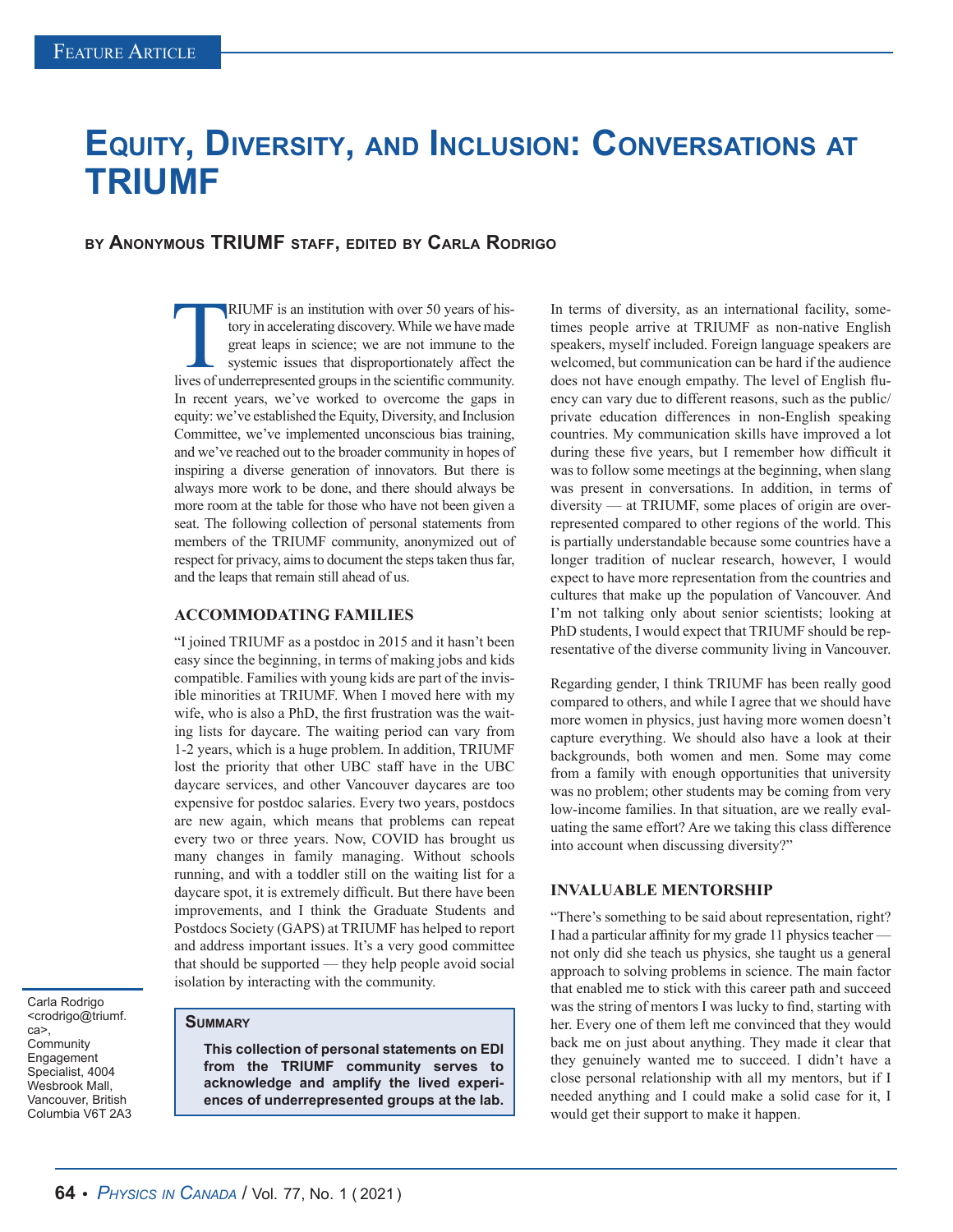There's a bit of an exhaustion factor when having these discussions about EDI issues over and over with a bunch of different people. Because we are all scientists, I keep a few scientific papers and studies handy to say, "well, actually…", but it depends on the person I'm interacting with. I usually spend more time trying to convince people who are closer to my peer group; it's more comfortable to do so. As I become more established in my career, I hope to turn around and find more time and energy to be active with community efforts, but I think we need to be respectful of people's time when it comes to these issues. It's good that people from underrepresented groups are given a voice, but they shouldn't feel pressured into it — they should feel like they are in a position where they can say no to things. It's important to have mentors who can tell them, "You don't have to say yes to everything."

There are so many awesome students running around TRIUMF, and I hope they feel the way I felt about my mentors when they receive support from me. When I see applications that don't look like the rest of the pile, I make a conscious effort to make sure I'm not dismissing them as a reflex. I always take a second look and ask, "is that actually disqualifying, or is it just different?". There's the oft-repeated trope that in a purely merit-based system the cream will rise to the top. First, that isn't entirely true, and in a perverse way it absolves people from working on their unconscious biases. The general requirements for people in hiring positions to do unconscious bias training is good, but I wish there was broader encouragement for everyone to do it, even those hiring summer students. It doesn't take long, and it can make someone's career when you give them that first job. I don't think we can rely on the generational shift that people sometimes think will be enough; these big, bulky systems are impossible to change from the inside without a conscious effort."

## **UNDERSTANDING DIFFERENCES**

"When I first got to TRIUMF, the environment was very different most of the guys in the machine shop were a lot older, and they had similar backgrounds. I'm of East Indian descent, and when I first arrived, I felt welcomed by some of the guys and not so much by others. There were racist comments which was nothing new to hear. Sometimes I even nodded my head in agreement as a survival mechanism. In our shop, there was another man of East Indian descent who was picked on regularly, and even though I was of the same race their comments weren't directed to me. They even tried to include me or get my approval of their racist comments. I think this was because I was quite young, impressionable, and looking to fit in. This man who was discriminated against stood up for himself, and I didn't. I grew up in a neighbourhood that was fairly racist, and even in school I would laugh with everyone so that I wouldn't be singled out. It was a matter of safety at the time, safety and belonging. Back then I didn't have the leadership qualities that I do now.

Personally, I made close relationships with the people I was working with, and the racist remarks just seemed to stop  $-$  if there were comments made, it would be followed by "Oh, sorry, I was just joking". I think it was because I tried to fit in and see their point of view. By the time I left the shop, I had good friendships and we could transcend the race issues. Now, more than ever before, I'm sharing my culture with others. The more I looked to spirituality, the more I found certain practices from my culture that made sense and were backed by science. My parents practiced Hinduism in our home, so it must have had an influence. I have a passion to share the gifts of my culture because of those moments of discrimination.

Amongst our group here at TRIUMF, we openly talk about our differences and we can even joke about them. Recently, our group dynamic has changed after hiring some young women from different backgrounds. It's a more colourful, more vibrant environment as they share their culture with the rest of the group. This decision to hire them totally changed the energy of a group — it's like adding oil into a machine. Now, when facing others who can't see beyond race, I try to understand what's causing their fear. The baseline of any resistance and resentment is fear of the unknown. If I can understand that fear, I can help put them at ease. And if they want to, they can change; if not, that's their choice too. Don't be ashamed of who you are, because it's not you, it's them."

## **INSPIRING SUPERVISORS**

"Like many other women, I ended up here totally by accident. When I was in high school, I didn't like physics or math at all; I thought I was really bad at it, which I think is another common experience among women. I don't remember having any math or science teachers that really inspired me, but it's also very dependent on how much exposure you've had to different ways of thinking about the subject. Math was very much: "learn this formula, plug in the numbers, memorize this". As soon as I got to university, it was a complete flip. You didn't need to memorize; you needed to understand how it worked. For me, that was super important. One of the things that we can do differently when talking to kids is showing them there are other ways to think about things. I used to do outreach, and when kids drew a scientist, they would all draw Albert Einstein. It was important to ask, "Why do you think all scientists are old, white men?" If that's stuck in your brain when you're six, that becomes a bias that's hard to overcome.

Amongst my peers, it was not uncommon for somebody to say, "Are you sure you didn't get this job because you're a woman?". The first time I heard it, it freaked me out and I thought, "Maybe this is true". I asked my boss if I was a just a diversity hire and he said no, of course not. A friend of mine was surprised to hear that every woman in physics I know has been told they were just a diversity hire; that's a very normal thing to have heard multiple times in your life. There are tons of similar things that people of colour in science have heard or experienced that I can't imagine. But it's good to hear about these things now and know that they exist — that's how you move forward.